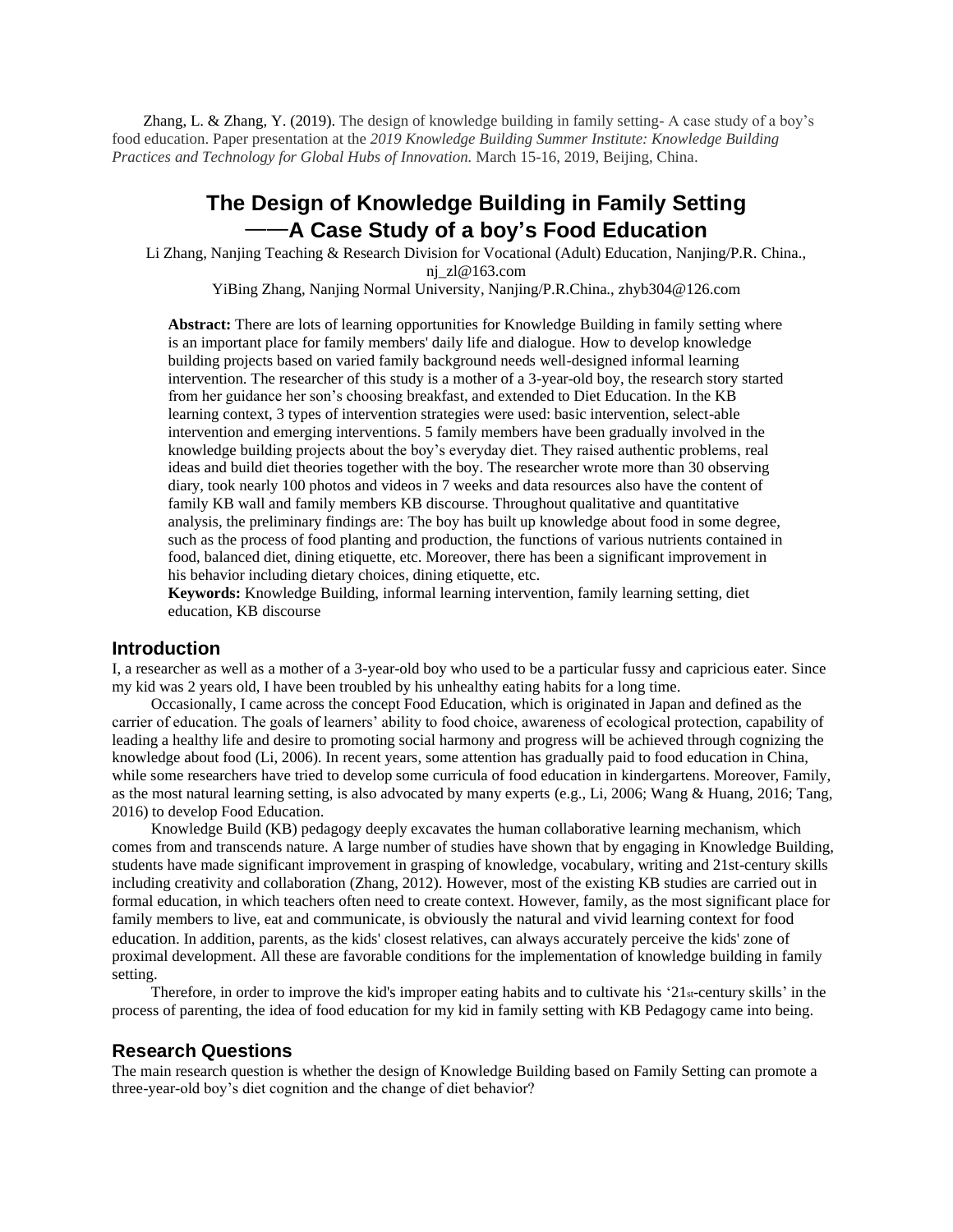# **Methodology**

### Research Context and Participants

The research context is at my home, and the participants including five family members, namely:

I, researcher as well as the kid's mother

My kid, 38- month- old boy, in nursery school now

The boy's grandparents, 70 years old, both of whom have certain traditional ideas about food, nutrition on their mind, are the leaders of the whole family's diet

Dad, a pharmaceutical researcher, only stays at home on Saturdays and Sundays

### Sources of Data

The sources of data,

1. more than 30 observation diaries recorded within 7 weeks;

2.more than 100 videos and photos taken by myself;

3.all of the contents recorded on the Knowledge Building wall in my family;

4.the collected audio test record and text record after 7 weeks.

## **Informal learning interventions**

The learning design of Knowledge Building related to food, which is based on 12 principles of knowledge building, started on December 1st, 2018 in my family.

Because the boy is so young that he has finite initial cognition about nutrition, the first learning intervention was carried out with the guiding question 'what is the nutrition of soybean milk?', I raised from the situation of choosing his breakfast. In the following 7 weeks, through the daily/weekly relatively fixed basic intervention, the purposive select-able intervention when available, the daily accidental intervention with the intention of capturing the learning opportunities, promoting learning activities and leading development, and the topics related to 'How is food grown and prepared? What kind of nutrition does each food material contain? How to achieve a balanced nutrition? What are the improper and unacceptable behaviors during meals? etc.', the potential learning opportunities have been successfully developed into a series of learning situations of Knowledge Building, five family members have been gradually involved in the knowledge building project related to kid's daily diet as well. It's worth noting that the kid not only has built up his own systematized knowledge of food, but also there has been a significant improvement in dining behaviors 7 weeks later. Let me set the question 'how to achieve a balanced nutrition?' as an example to illustrate the application of three types of strategies.

## **For example: How to achieve a balanced nutrition?**

There are three basic interventions including the choice of daily breakfast, the daily reading activity of parent-child picture books, weekly summary of diet knowledge and the design of the KB wall.

There are two select-able interventions, one is to invite the kid to make food, and the other is to take him to buy vegetables together.

Accidental Intervention consists of a range of parent-child discourse.

Above three types of interventions are designed to form a logically uniform system. Based on basic intervention, appropriately applying select-able intervention and Accidental Intervention, the kid's ability of knowledge construction related to balanced nutrition can be improved consciously and greatly.

Each strategy, which is simple enough for application without high technical threshold, can be used alone, also it is easy for the whole family to master and carry out.

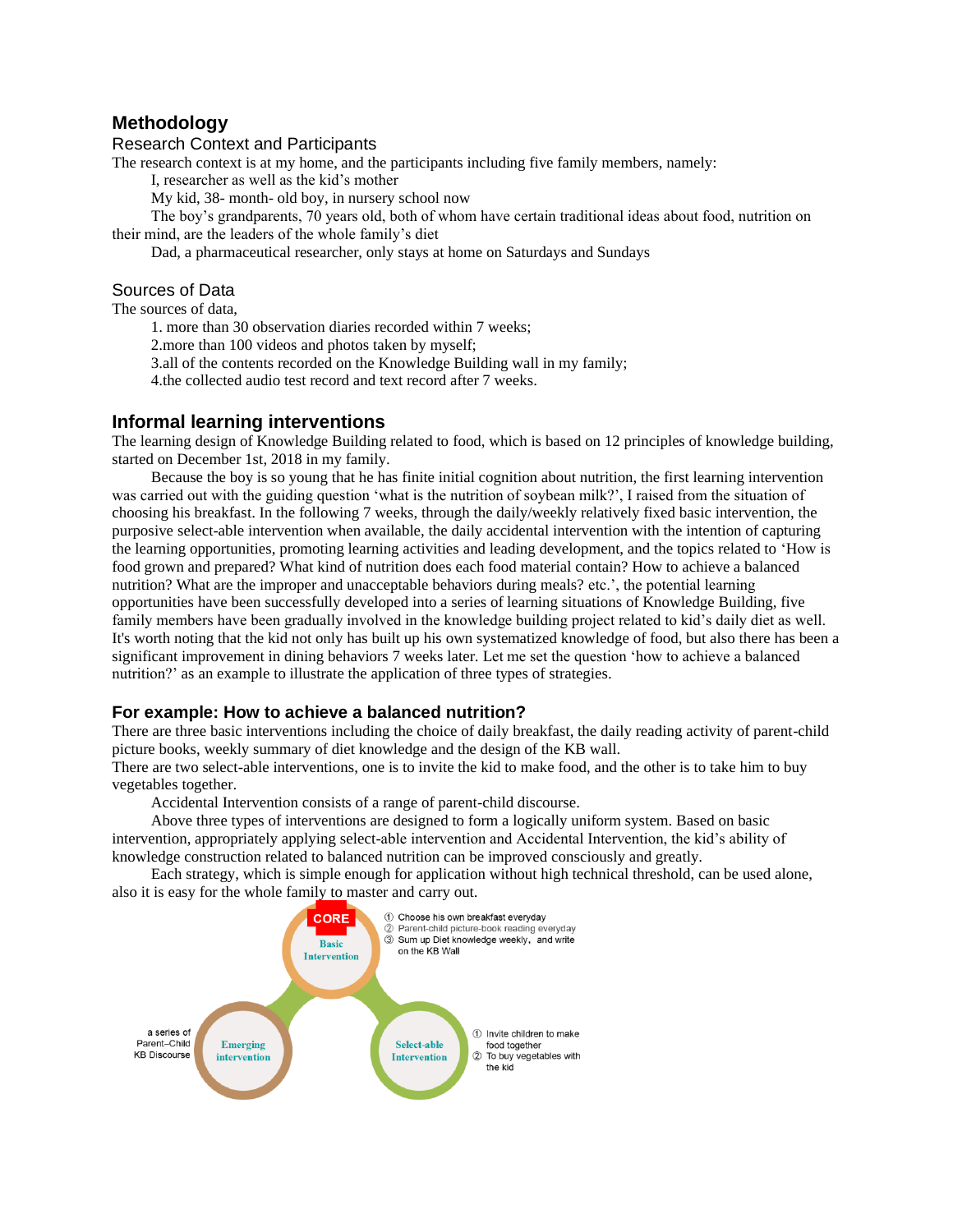# The following examples illustrate the various strategies

# Basic Intervention:

# E.g.The parent-child picture book reading

Parent-child picture book reading is a significant intervention strategy for there are variety of vivid and systematic knowledge about nutrition inside of the picture books, which are regarded as authoritative readings. Moreover, a lot of knowledge-building discourse can be aroused and generated in the process of parent-child reading. Please have a look at the dialogues recorded during picture book reading in my diary. While reading, nurturers can explain concepts, ask leading questions, and involve kids into the relevant issues discussion. The parent-child reading strategy is easy to operate, and the whole family can use it anytime at any place without high technical threshold.



# E.g. Basic Intervention: the weekly summary of diet

This strategy is useful to help child form conceptual schema from scattered knowledge, while presenting it on the KB wall makes the viewpoints meaningful, practical, which achieves combination of theory and practice perfectly. On the one hand, these valuable research findings won't be lost via putting on the KB wall, on the other hand information presented on the wall can be seen at any time, which makes it convenient for all family members to continuously construct and improve their viewpoints.



# Select-able Intervention:

E.g. invite the kid to participate in food preparation

Another application example is Select-able Intervention, which happened on January 6th, we invited the kid to make taro dumpling. We happily found the kid has built up his own knowledge of making taro dumpling and the ingredients of the taro dumpling through direct experience. Moreover, a lot of KB discourse was generated when the kid showed great interests and zeal for food in the process of food making.







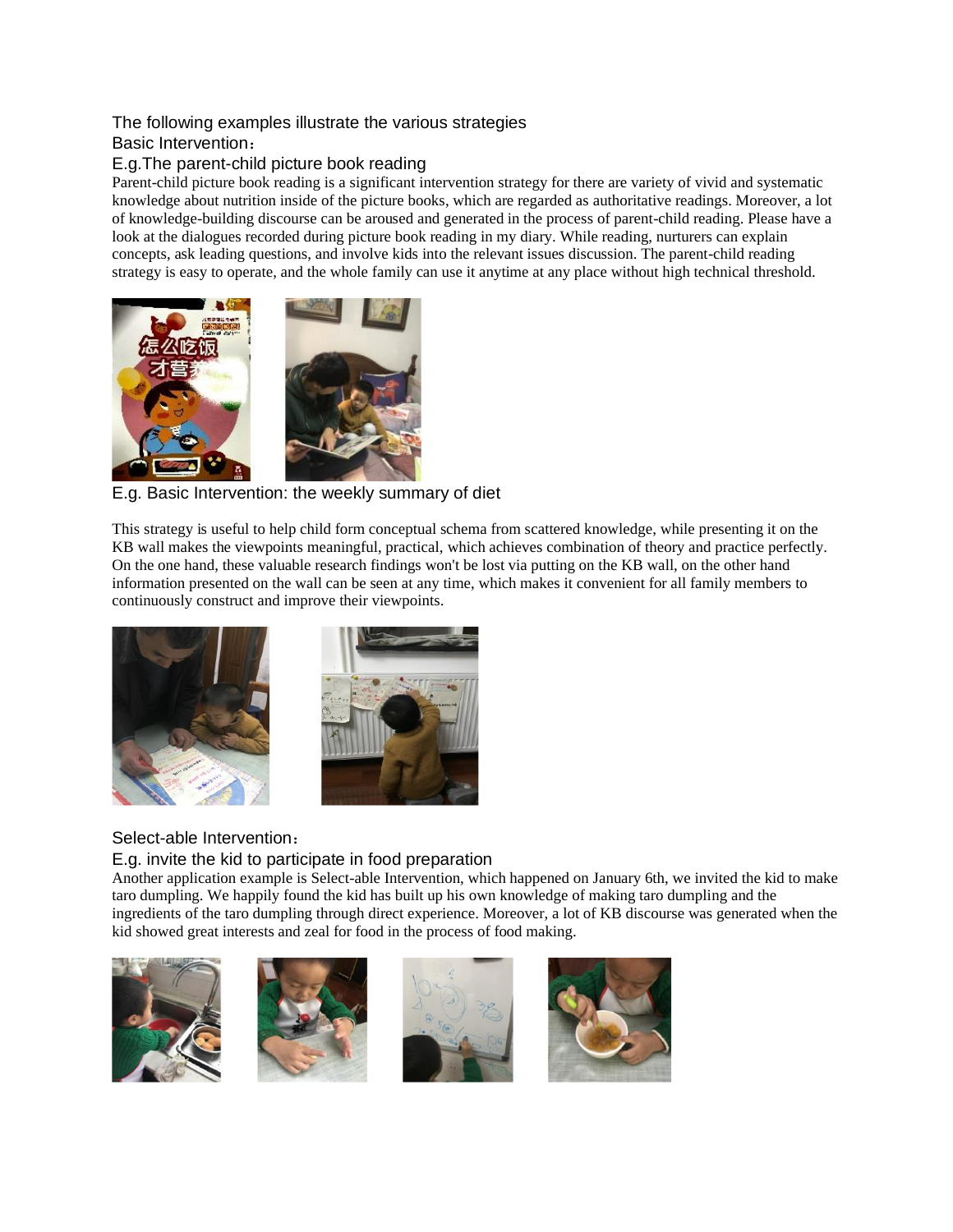Accidental intervention: Accidental Intervention usually consists of a range of parent-child KB discourse. E.g.

When the kid only had some chicken wings and soup for dinner on December  $25<sub>th</sub>$ , I immediately said, 'You ate very little today, anything wrong?'

My kid said, 'I am full!'

I said, 'My honey, I wonder whether you have tried all three sorts of colored food today? You will be stronger and healthier by eating these nutritious food in three colors every day!"

After above conversation, my kid seemed to understand, so he picked up his chopsticks again, then he ate a mouthful of rice (yellow), a mouthful of vegetables (green) and an egg dumpling (red).

On December  $31_{st}$ , in the hotel, when I found my kid enjoyed his meal and ate breakfast fast, I immediately praised him and aroused him to analyze the nutrition of what he had had.

On January 1st, at home, after he ate a steamed bun, I started another conversation with the topic of 'what's in the vegetable steamed bun?'

These potential learning opportunities keenly captured in my family are well developed into Knowledge Building learning situations. Besides above examples, much more learning opportunities exist in our daily life, so if only you try, appropriate interventions would have effective effects on knowledge building.

#### Strategy adjustment

It is important to point out that basic intervention and select-able intervention are not fixed throughout the project. When the situation is not consistent with the expectation or the original strategy is no longer suitable for the family members' improvement of the cognitive level, the intervention strategy may be added or adjusted on the basis of the original one, or even temporarily cancelled.

Example: the third week, although the kid had a basic understanding of balanced nutrition, he didn't make any changes in his dining behaviors. At this moment, the strategy of daily dietary nutrition analysis and evaluation form were added, but they were removed two weeks later. (strategy addition and removal)

Still in week 3, the kid lacked problem awareness and played an passive role in the process of knowledge exploration. I puzzled whether the knowledge in picture books is too difficult, whether I shall present picture books which share the same topic from different angles. (strategy adjustment)

In summary, the basic intervention is the core of this problem, while select-able intervention and accidental intervention play roles in strengthening and promoting. But the relationships among three types of interventions are not fixed. For some problems, the accidental interventions may be required only.

### Another example: the case of dining etiquette

The case of dining etiquettes is mostly of accidental interventions. The following discourse are randomly extracted several scenes of a day from my diary, all of which have been successfully discovered, captured and promptly intervened by family members to facilitate the improvement of kid's knowledge building. E.g.

Time: Before dinner, on December 22st

Scene:

My kid looked at the 11 dining etiquettes with interest.

KB Discourse:

He said suddenly, 'we have to add a rule that we can't spill food on the beer!'

I said in support, 'OK' (Although it's not logical)

Time2: At dinner, on Dec. 22, 2018 Scene: My kid is beating the bowl with his chopsticks. KB Discourse: His grandmother reminded, 'You can't knock the bowl with chopsticks, so very impolite!' My kid put down his chopsticks and ran to the "Knowledge Building Wall", while he seeked the 11 dining etiquettes that we had written together for dinner. " I asked,' Is there one?' He said, 'no!'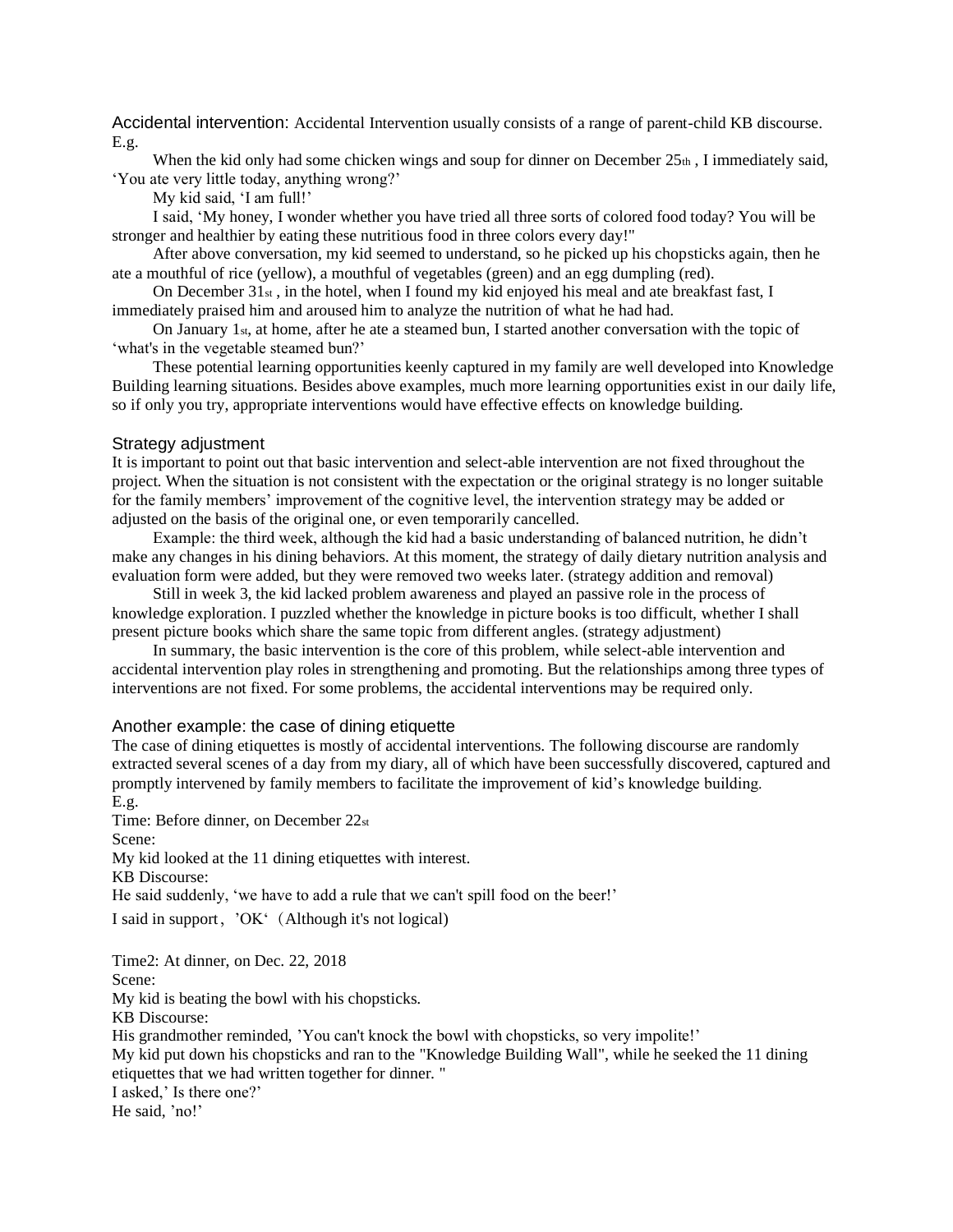I said, 'Shall we add one,?' My kid said, 'OK!'

Time3: After dinner, on Dec. 22, 2018

Scene:

My kid came up with a dining etiquette and said, 'Don't burp in front of people while eating!'

KB discourse:

He asked to write it himself, and I gave him the opportunity.

……

In summary, when applying three types of interventions based on informal family setting, it is worth noting that these interventions strategies are flexible, freely-combined, easy for the whole family to carry out, also they are embedded perfectly in daily life. In other words, it is in the daily life itself that learning by doing has been achieved.

# **Analysis & Results**

After seven-week intervention and observation, the following conclusions, which are mainly from two aspects focusing on the assessment of the kid's cognitive and behavioral changes can be drawn from research.

# Cognitive Assessment

The kid's cognitive assessment: the knowledge structure chart (Lynn Erickson,1995) was used as an analysis tool to analyze the kid's food knowledge and its structures involved in the past 7 weeks.

Taking the concept of balanced nutrition as an example, during 7 weeks, a total of three major topics, under which a great deal of factual knowledge is included are involved in food materials, food ingredients and etc. It could be found that although the kid has already grasped the factual knowledge, he still needs more to go beyond newly-formed knowledge cognition, so we are supposed to guide the kid to develop conceptual understanding as well. Only if learning achieves the level of conceptual understanding, can transfer occurs and manages to support individual meaningful construction, arouse learning enthusiasm and motivations, so as to inspire us to make good use our brains better. (Lynn Erickson, 2018). The whole conceptual knowledge involved in 7 weeks mainly includes tricolor nutrition, dietary gyro rules, and principles of balanced nutrition etc.

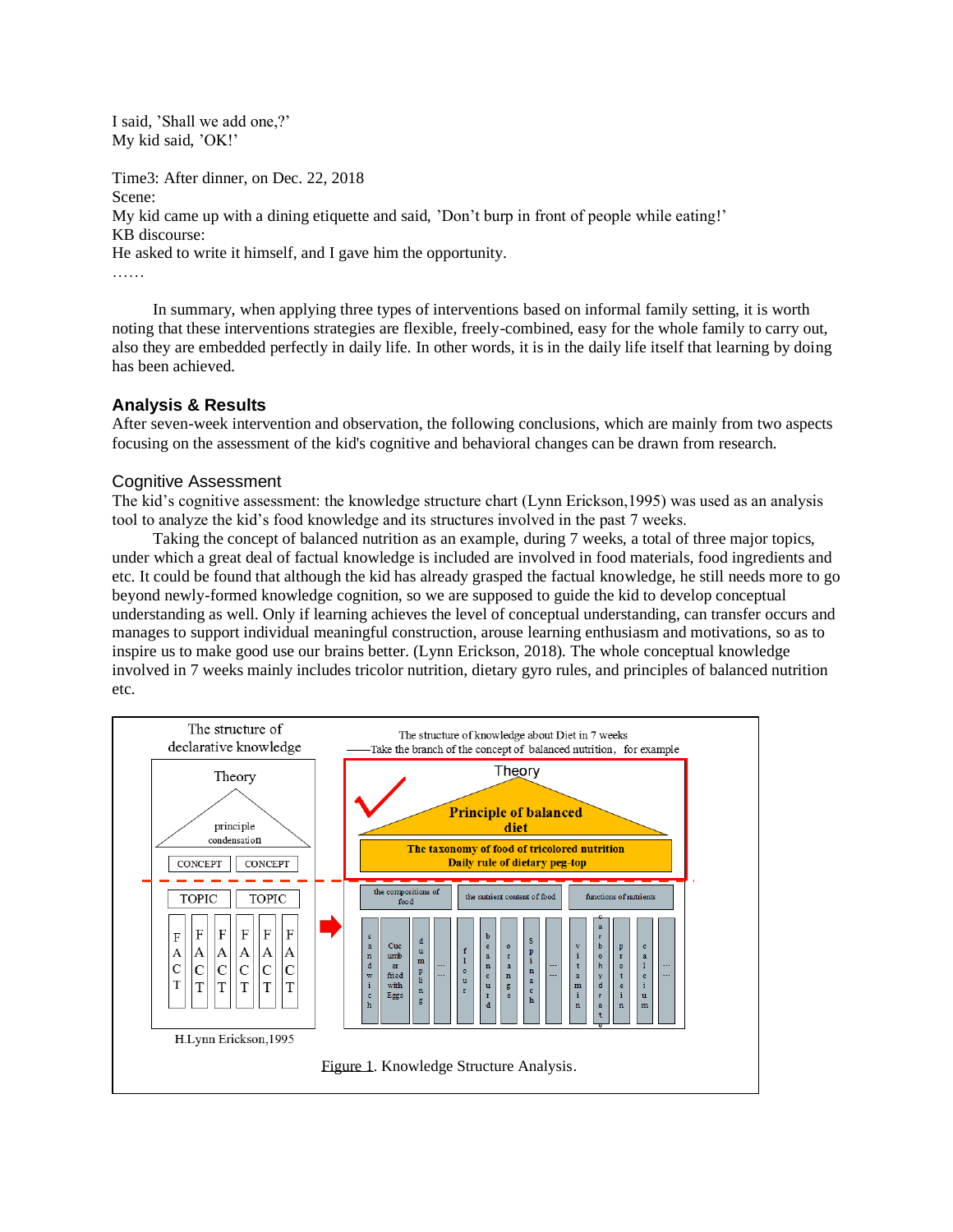In terms of cognitive assessment, some findings can be obtained from daily observation. However, they are too scattered and inconvenient, so I designed a performance task focusing on the creative levels to conceptual knowledge and invited the kid to complete individually. The kid was encouraged to design a breakfast and dinner recipe for himself and his grandfather respectively with the requirement of focusing on the balanced nutrition, also drawing is surely permitted. In the process of experiment, when the kid was found to come across difficulties, I appropriately tried simplifying the test by setting questions. Through the analysis of his answers and performance in the test, the kid's cognitive level in terms of conceptual knowledge and factual knowledge has been shown in the following table:

In addition, it can be determined that the kid has constructed cognitive system of the following procedural knowledge to some degree through the daily observation. Especially, I'd like to highlight his design of eating rules at home, which are full of creativity. He often creates a meal etiquette individually and asks me to present it on the Knowledge Building wall.

| category                          | knowledge                                            | memony | under<br>-stand | apply | analysis | assess | create |
|-----------------------------------|------------------------------------------------------|--------|-----------------|-------|----------|--------|--------|
| A. factual<br>knowledge           | The compositions of food                             |        |                 |       |          |        |        |
|                                   | <b>Functions of nutrients</b>                        |        |                 |       |          |        |        |
|                                   | The nutrient content of food                         |        |                 |       |          |        |        |
| <b>B.</b> Conceptual<br>Knowledge | The taxonomy of food of<br>tricolored nutrition      |        |                 |       |          |        |        |
|                                   | Daily rule of dietary peg-top                        |        |                 |       |          |        |        |
|                                   | Principle of balanced diet                           |        |                 |       |          |        |        |
| C. procedural<br>knowledge        | The procedure of making<br>food                      |        |                 |       |          |        |        |
|                                   | Dining etiquette                                     |        |                 |       |          |        |        |
| D. metacognitive<br>knowledge     | Can look up information<br>when I don't understand   |        |                 |       |          |        |        |
|                                   | <b>Critical thinking of</b><br>authoritative sources |        |                 |       |          |        |        |

Figure2. The Kid's Cognitive Assessment

Therefore, the conclusion has been drawn that the design of knowledge building based on family setting can promote the kid's relevant knowledge of food. It was 7 weeks when he has not only successfully built factual knowledge, but also grasped conceptual and procedural knowledge, including constructing the concept of balanced nutrition and achieving the level of analysis, grasping the knowledge of dining rules at home and achieving the level of creativity. Additionally, some nascent meta-cognitive knowledge has occurred and formed.

### Behavior Assessment

In the aspect of behavior assessment, daily observation was mainly applied to examine the kid's performance related to balanced diet and the dining etiquette.

The left column is the kid's initial performance, and the right is the performance after 7- week experiment. According to the performance analysis, there is a significant improvement both of two behaviors.

#### Table 1: the kid's behavior Assessment

| behavior  | initial          | performance after 7-week |
|-----------|------------------|--------------------------|
| dimension | performance<br>н |                          |
|           |                  |                          |